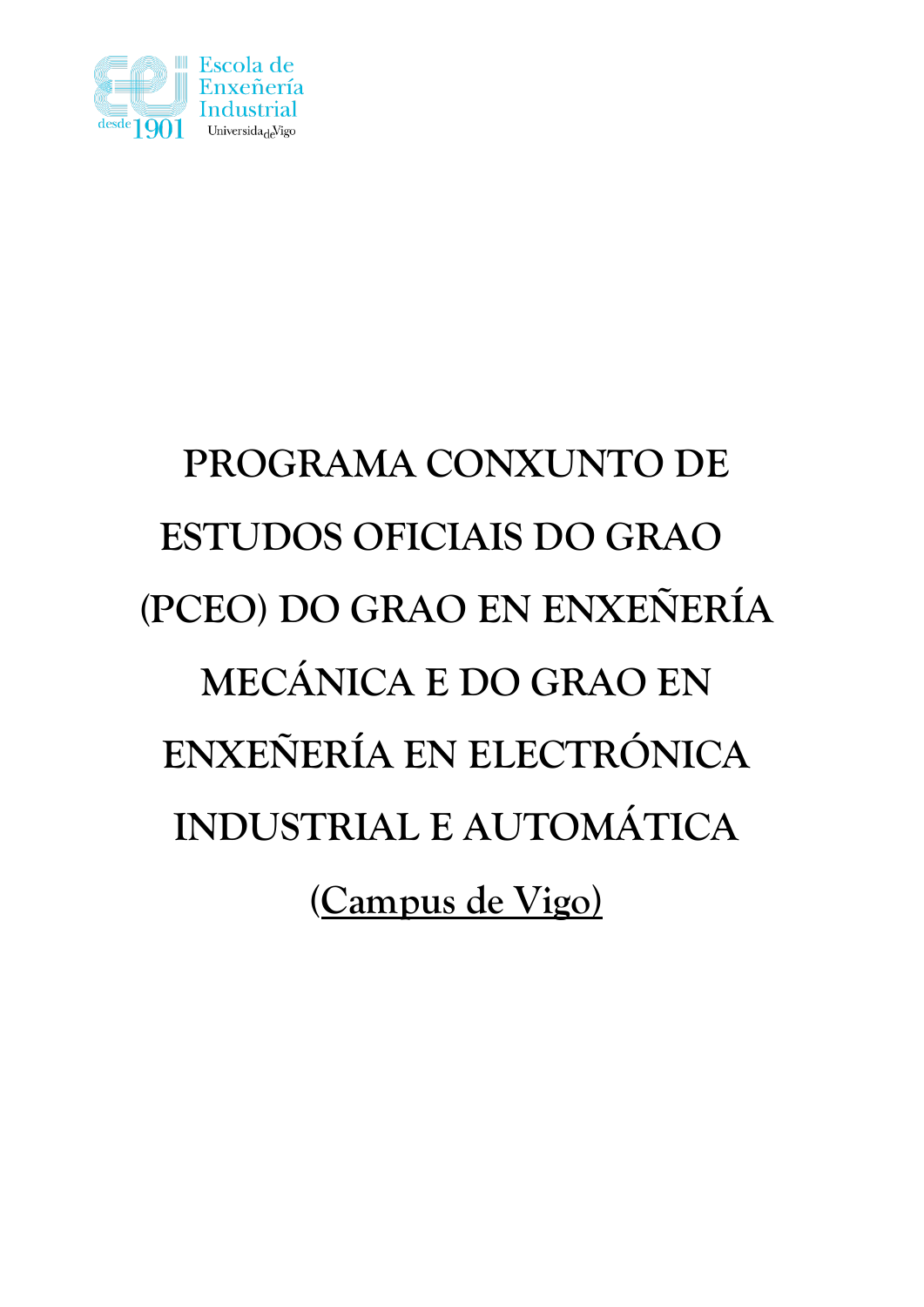# **ANEXO I**

# **ORGANIZACIÓN TEMPORAL DEL PLAN DE ESTUDIOS PCEO GRADO EN INGENIERÍA MECÁNICA E INGENIERÍA ELECTRÓNICA INDUSTRIAL Y AUTOMÁTICA ESCUELA DE INGENIERÍA INDUSTRIAL - CAMPUS DE VIGO**

| Asignaturas comunes a los dos grados                                                       | <b>120 ECTS</b><br>(incluye la materia OPTATIVA GENERAL/PRÁCTICAS EN EMPRESA) |
|--------------------------------------------------------------------------------------------|-------------------------------------------------------------------------------|
| Asignaturas correspondientes al grado en<br>Ingeniería Electrónica Industrial y Automática | <b>120 ECTS</b><br>(incluye 18 ETCS convalidables según Anexo II)             |
| Asignaturas correspondientes al grado en<br>Ingeniería Mecánica                            | <b>102 ETCS</b><br>(no incluye 18 ETCS convalidables según Anexo II)          |

| <b>CURSO</b> | SEM. | <b>ASIGNATURA</b>             | <b>MOD</b>     | <b>TIPO</b>     | <b>ECTS</b> | <b>CURSO</b> | SEM.           | <b>ASIGNATURA</b>                                     | <b>MOD</b> | <b>TIPO</b>     | <b>ECTS</b> |
|--------------|------|-------------------------------|----------------|-----------------|-------------|--------------|----------------|-------------------------------------------------------|------------|-----------------|-------------|
|              |      | <b>EXPRESIÓN GRÁFICA:</b>     |                |                 |             |              |                | EMPRESA: INTRODUCCIÓN A                               |            |                 |             |
|              |      | <b>EXPRESIÓN GRÁFICA</b>      | F <sub>B</sub> | <b>FB</b>       | 9           |              |                | LA GESTIÓN EMPRESARIAL                                | <b>FB</b>  | <b>FB</b>       | 6           |
|              |      | FÍSICA: FÍSICA I              | <b>FB</b>      | FB <sup>1</sup> | 6           |              |                | FÍSICA: FÍSICA II                                     | <b>FB</b>  | <b>FB</b>       | -6          |
|              |      | <b>MATEMÁTICAS: ÁLGEBRA Y</b> |                |                 |             |              |                | <b>INFORMÁTICA:</b><br><b>INFORMÁTICA PARA LA</b>     |            |                 |             |
|              |      | <b>ESTADÍSTICA</b>            | <b>FB</b>      | <b>FB</b>       | 9           |              | $\overline{2}$ | <b>INGENIERÍA</b>                                     | <b>FB</b>  | <b>FB</b>       | 6           |
|              |      |                               |                |                 |             |              |                | <b>MATEMÁTICAS: CÁLCULO II</b><br><b>Y ECUACIONES</b> |            |                 |             |
|              |      | <b>MATEMÁTICAS: CÁLCULO I</b> | <b>FB</b>      | <b>FB</b>       | 6           |              |                | <b>DIFERENCIALES</b>                                  | <b>FB</b>  | FB <sup>\</sup> | 6           |

| <b>CURSO</b> | SEM.           | <b>ASIGNATURA</b>              | <b>MOD</b> | <b>TIPO</b> | <b>ECTS</b> |
|--------------|----------------|--------------------------------|------------|-------------|-------------|
|              |                | <b>EMPRESA: INTRODUCCIÓN A</b> |            |             |             |
| $\mathbf{1}$ | $\overline{2}$ | LA GESTIÓN EMPRESARIAL         | FB         | <b>FB</b>   | 6           |
| 1            | $\overline{2}$ | FÍSICA: FÍSICA II              | FB         | <b>FB</b>   | 6           |
|              |                | <b>INFORMÁTICA:</b>            |            |             |             |
|              |                | <b>INFORMÁTICA PARA LA</b>     |            |             |             |
| 1            | 2              | INGENIERÍA                     | FB         | <b>FB</b>   | 6           |
|              |                | <b>MATEMÁTICAS: CÁLCULO II</b> |            |             |             |
|              |                | <b>Y ECUACIONES</b>            |            |             |             |
| 1            | $\overline{2}$ | <b>DIFERENCIALES</b>           | FB         | FB          | 6           |
|              | $\overline{2}$ | <b>QUÍMICA: QUÍMICA</b>        | FB         | FB          | 6           |

|                          |   | <b>CIENCIA Y TECNOLOGÍA DE</b> |           |           |   |                |                |
|--------------------------|---|--------------------------------|-----------|-----------|---|----------------|----------------|
| 2                        | 1 | <b>LOS MATERIALES</b>          | RI        | <b>OB</b> | 6 | $\overline{2}$ | $\overline{2}$ |
|                          |   | <b>FUNDAMENTOS DE</b>          |           |           |   |                |                |
|                          |   | SISTEMAS Y TECNOLOGÍAS         |           |           |   |                |                |
| $\mathcal{P}$            | 1 | DE FABRICACIÓN                 | RI        | <b>OB</b> | 6 | $\overline{2}$ | $\overline{2}$ |
|                          |   | <b>FUNDAMENTOS DE TEORÍA</b>   |           |           |   |                |                |
|                          |   | DE CIRCUITOS Y MÁQUINAS        |           |           |   |                |                |
| $\overline{\phantom{a}}$ | 1 | <b>ELÉCTRICAS</b>              | RI        | <b>OB</b> | 6 | 2              | 2              |
|                          |   | <b>TEORÍA DE MÁQUINAS Y</b>    |           |           |   |                |                |
| $\mathcal{P}$            | 1 | <b>MECANISMOS</b>              | <b>RI</b> | <b>OB</b> | 6 | $\overline{2}$ | 2              |
|                          |   | <b>TERMODINÁMICA Y</b>         |           |           |   |                |                |
|                          |   | <b>TRASMISIÓN DE CALOR</b>     | RI        | <b>OB</b> | 6 | $\overline{2}$ | 2              |

| CIENCIA Y TECNOLOGÍA DE      |                |           |   |                |                | <b>FUNDAMENTOS DE</b>      |                |           |   |
|------------------------------|----------------|-----------|---|----------------|----------------|----------------------------|----------------|-----------|---|
| <b>LOS MATERIALES</b>        | R1             | <b>OB</b> | 6 | $\overline{2}$ | $\mathcal{P}$  | AUTOMATIZACIÓN             | <b>RI</b>      | <b>OB</b> | 6 |
| <b>FUNDAMENTOS DE</b>        |                |           |   |                |                |                            |                |           |   |
| SISTEMAS Y TECNOLOGÍAS       |                |           |   |                |                | <b>FUNDAMENTOS DE</b>      |                |           |   |
| DE FABRICACIÓN               | R1             | <b>OB</b> | 6 | $\overline{2}$ | $\mathcal{P}$  | <b>ELECTRÓNICA</b>         | <b>RI</b>      | <b>OB</b> | 6 |
| <b>FUNDAMENTOS DE TEORÍA</b> |                |           |   |                |                | <b>FUNDAMENTOS DE</b>      |                |           |   |
| DE CIRCUITOS Y MÁQUINAS      |                |           |   |                |                | ORGANIZACIÓN DE            |                |           |   |
| <b>ELÉCTRICAS</b>            | R1             | <b>OB</b> | 6 | 2              | $\overline{2}$ | <b>EMPRESAS</b>            | R <sub>1</sub> | <b>OB</b> | 6 |
| TEORÍA DE MÁQUINAS Y         |                |           |   |                |                |                            |                |           |   |
| <b>MECANISMOS</b>            | <b>RI</b>      | <b>OB</b> | 6 | $\mathcal{P}$  | $\overline{2}$ | <b>MECÁNICA DE FLUIDOS</b> | <b>RI</b>      | <b>OB</b> | 6 |
| TERMODINÁMICA Y              |                |           |   |                |                | <b>RESISTENCIA DE</b>      |                |           |   |
| <b>TRASMISIÓN DE CALOR</b>   | R <sub>l</sub> | <b>OB</b> | 6 | 2              | $\overline{2}$ | <b>MATERIALES</b>          | R <sub>1</sub> | <b>OB</b> | 6 |
|                              |                |           |   |                |                | <b>TECNOLOGÍA</b>          |                |           |   |
|                              |                |           |   | 2              |                | <b>MEDIOAMBIENTAL</b>      | <b>RI</b>      | <b>OB</b> | 6 |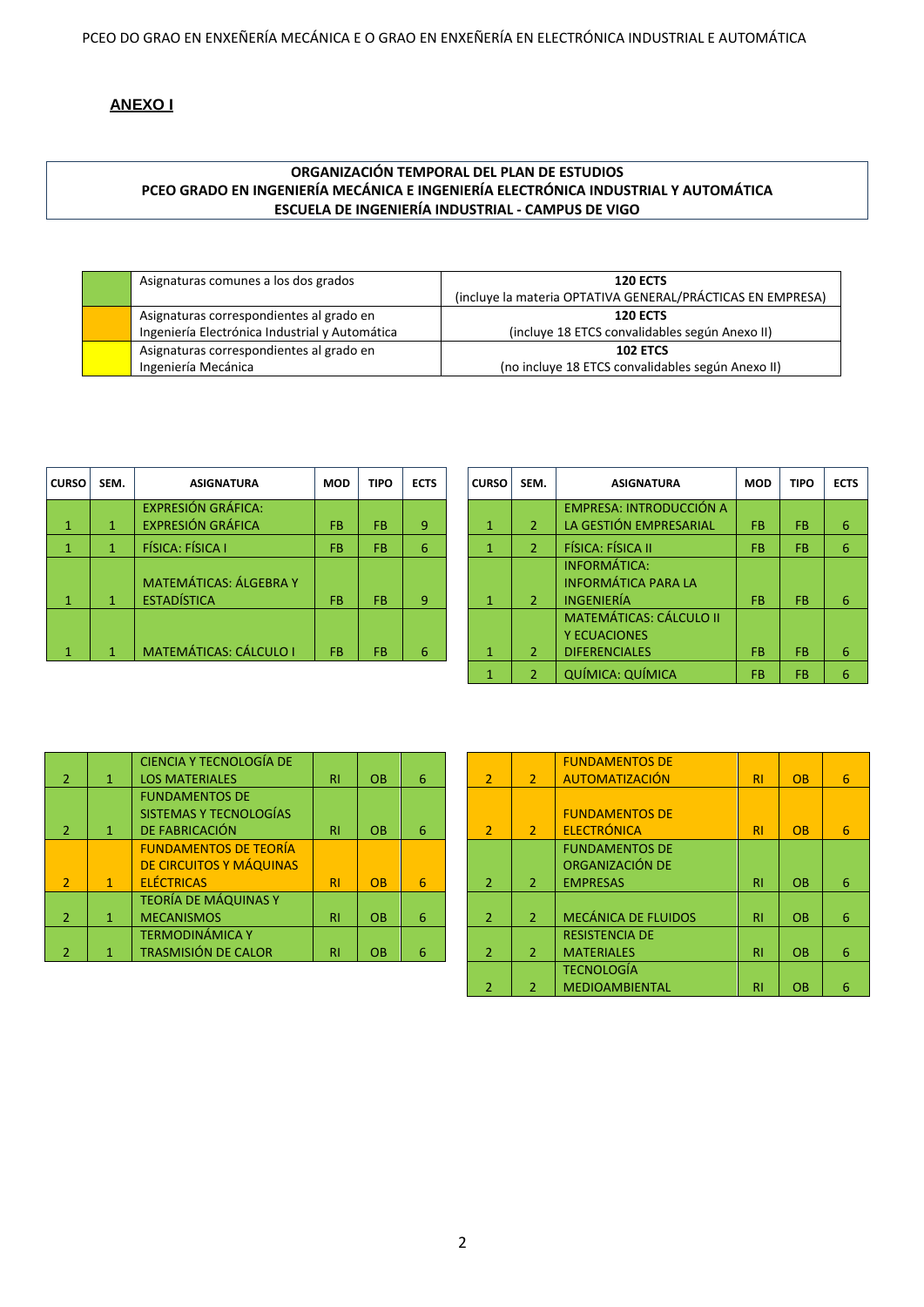|   |              | <b>COMPLEMENTOS DE</b>          |            |                 |                |                |                |
|---|--------------|---------------------------------|------------|-----------------|----------------|----------------|----------------|
| 3 | $\mathbf{1}$ | <b>FORMACIÓN</b>                | <b>OBE</b> | <b>OB</b>       | $\overline{9}$ | $\overline{3}$ | $\overline{2}$ |
| 3 | $\mathbf{1}$ | <b>INFORMÁTICA INDUSTRIAL</b>   | <b>TE</b>  | <b>OB</b>       | 6              | 3              | $\overline{2}$ |
|   |              | <b>INSTRUMENTACIÓN</b>          |            |                 |                |                |                |
| 3 | 1            | ELECTRÓNICA I                   | TE         | <b>OB</b>       | 6              | 3              | $\overline{2}$ |
|   |              | <b>SISTEMAS TRIFÁSICOS Y</b>    |            |                 |                |                |                |
| 3 | 1            | <b>MÁQUINAS ELÉCTRICAS</b>      | TE         | <b>OB</b>       | 9              | 3              | $\overline{2}$ |
|   |              | <b>ELASTICIDAD Y AMPLIACIÓN</b> | <b>TE</b>  | $\overline{OB}$ | 9              |                |                |
|   |              | <b>DE RESISTENCIA DE</b>        |            |                 |                |                |                |
| 3 | $\mathbf{1}$ | <b>MATERIALES</b>               |            |                 |                |                |                |
| 3 | 1            | <b>INGENIERÍA DE MATERIALES</b> | TE         | <b>OB</b>       | 6              |                |                |

| <b>COMPLEMENTOS DE</b>        |            |    |   |    |                                |    |                 |                 |
|-------------------------------|------------|----|---|----|--------------------------------|----|-----------------|-----------------|
| FORMACIÓN                     | <b>OBE</b> | OВ | 9 | 3. | <b>INGENIERÍA GRÁFICA</b>      | ТF | $\overline{OB}$ | $6\overline{6}$ |
|                               |            |    |   |    | <b>TEORÍA DE ESTRUCTURAS Y</b> |    |                 |                 |
|                               |            |    |   |    | <b>CONSTRUCCIONES</b>          |    |                 |                 |
| INFORMÁTICA INDUSTRIAL        | TE         | OВ | 6 |    | <b>INDUSTRIALES</b>            | ТF | $\overline{OB}$ | 6               |
| <b>INSTRUMENTACIÓN</b>        |            |    |   |    | ELECTRÓNICA DIGITAL Y          |    |                 |                 |
| ELECTRÓNICA I                 | ТE         | OВ | 6 |    | <b>MICROCONTROLADORES</b>      | ТF | <b>OB</b>       | 9               |
| <u>SISTEMAS TRIFÁSICOS Y </u> |            |    |   |    |                                |    |                 |                 |
| <b>MÁQUINAS ELÉCTRICAS</b>    | ТE         | OВ | 9 |    | <b>INGENIERÍA DE CONTROL I</b> | TF | <b>OB</b>       | 9               |

| $\blacktriangle$ | <b>INGENIERÍA TÉRMICA I</b> |     | OВ |   |  | <b>DISEÑO DE MÁQUINAS I</b>                          | <b>TE</b> | OB        |  |
|------------------|-----------------------------|-----|----|---|--|------------------------------------------------------|-----------|-----------|--|
|                  |                             |     |    |   |  | <b>INGENIERÍA DE</b><br><b>FABRICACIÓN Y CALIDAD</b> |           |           |  |
| 4                | <b>MÁQUINAS DE FLUIDOS</b>  | TE. | OВ | 6 |  | <b>DIMENSIONAL</b>                                   | ΤE        | <b>OB</b> |  |
| $\blacktriangle$ | ELECTRÓNICA DE POTENCIA     | TE. | OВ | 6 |  |                                                      |           |           |  |
| 4                | ROBÓTICA INDUSTRIAL         | TΕ  | OВ | 6 |  | OFICINA TÉCNICA                                      | <b>RI</b> | <b>OB</b> |  |

| $\overline{2}$ | <b>DISEÑO DE MÁQUINAS I</b>  | TF. | OB | 6 |
|----------------|------------------------------|-----|----|---|
|                | <b>INGENIERÍA DE</b>         |     |    |   |
|                | <b>FABRICACIÓN Y CALIDAD</b> |     |    |   |
| 2              | <b>DIMENSIONAL</b>           | TF. | OB | 6 |
|                |                              |     |    |   |
|                |                              |     |    |   |
| 2              | <b>OFICINA TÉCNICA</b>       | RI  | OB |   |

# **INTENSIFICACIÓN: AUTOMÁTICA (IA)**

|  | <b>INGENIERÍA DE CONTROL II</b> | IΑ | OP |  |  |
|--|---------------------------------|----|----|--|--|
|  | <b>REDES DE COMUNICACIÓN</b>    |    |    |  |  |
|  | <b>INDUSTRIAL</b>               | ΙA | ΩP |  |  |
|  | <b>SISTEMAS DE CONTROL EN</b>   |    |    |  |  |
|  | <b>TIEMPO REAL</b>              | ΙA | ∩D |  |  |

### **INTENSIFICACIÓN: ELECTRÓNICA INDUSTRIAL (IE)**

|  | <b>INSTRUMENTACIÓN</b>   |    |    |  |  |
|--|--------------------------|----|----|--|--|
|  | ELECTRÓNICA II           | ΙE | ΩP |  |  |
|  | SISTEMAS ELECTRÓNICOS DE |    |    |  |  |
|  | <b>COMUNICACIONES</b>    | IF | ∩Þ |  |  |
|  | SISTEMAS ELECTRÓNICOS    |    |    |  |  |
|  | <b>DIGITALES</b>         |    |    |  |  |

|  | <b>AUTOMATIZACIÓN</b><br><b>INDUSTRIAL</b> | IΑ | ωp |  |
|--|--------------------------------------------|----|----|--|
|  | LABORATORIO DE SISTEMAS                    |    |    |  |
|  | <b>DIGITALES PROGRAMABLES</b>              | IΑ | ωp |  |

| INSTRUMENTACION          |    |  |  |                                  |    |  |
|--------------------------|----|--|--|----------------------------------|----|--|
| ELECTRÓNICA II.          | OP |  |  | <u>I ELECTRÓNICA INDUSTRIAL.</u> | ОP |  |
| SISTEMAS ELECTRONICOS DE |    |  |  | <b>LABORATORIO DE</b>            |    |  |
| COMUNICACIONES           | ОP |  |  | <u>I INGENIERIA DE CONTROL</u>   | ОP |  |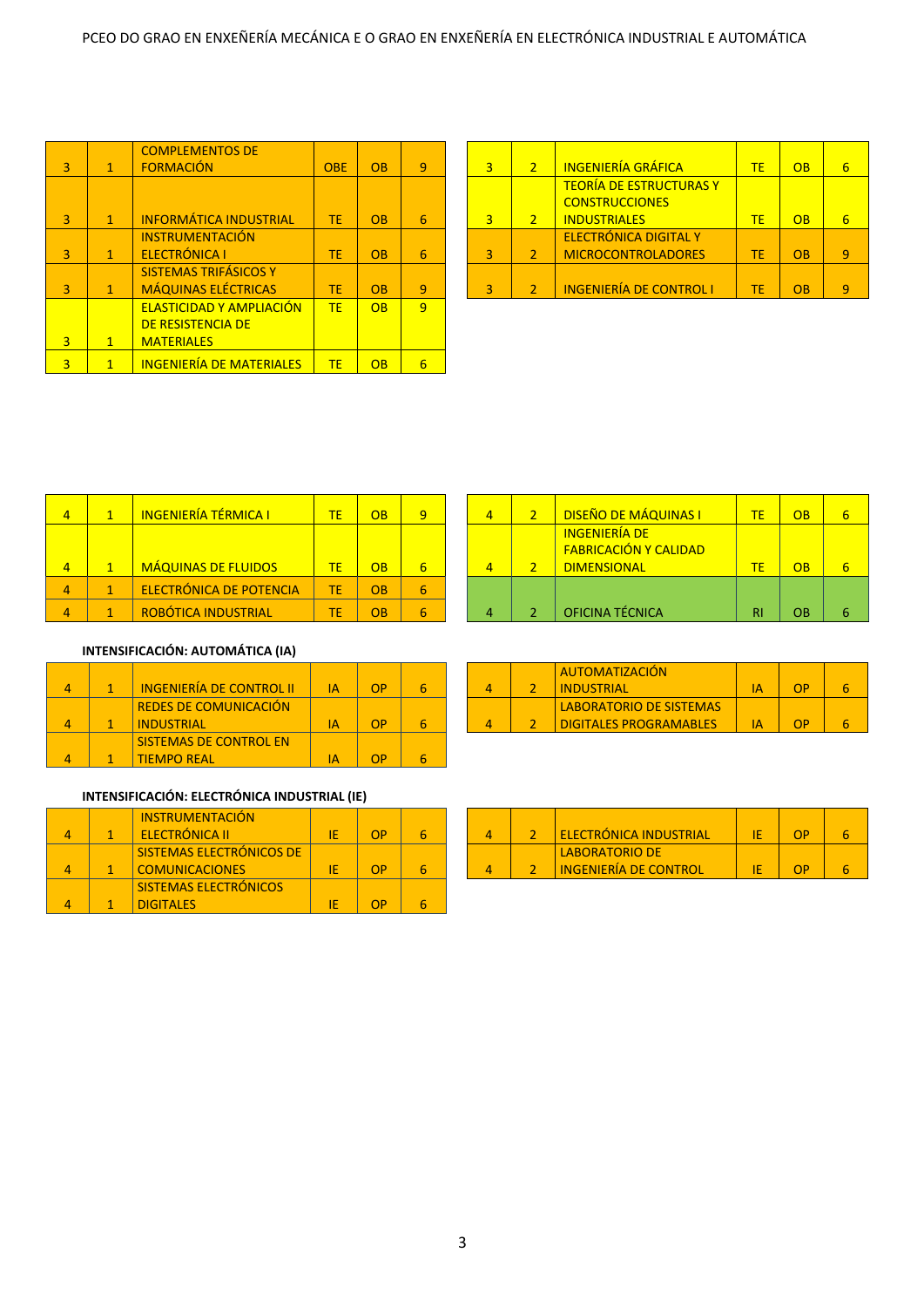#### **INTENSIFICACIÓN: MAQUINARIA (MA)**

|  | <b>DISEÑO DE MÁQUINAS IL</b>                                      | <b>MA</b> | ОP | 6        |  | <mark>l DISEÑO MECÁNICO ASISTIDO</mark>                                                     | <b>MA</b> | <b>OP</b> |  |
|--|-------------------------------------------------------------------|-----------|----|----------|--|---------------------------------------------------------------------------------------------|-----------|-----------|--|
|  | <b>MOTORES Y MÁQUINAS</b><br><b>TÉRMICOS</b>                      | MA        | OР |          |  | <b>DISEÑO DE MÁQUINAS</b><br><mark>l HIDRÁULICAS Y SISTEMAS</mark><br><b>OLEONEUMÁTICOS</b> | MA        | <b>OP</b> |  |
|  | <b>MATERIALES Y TECNOLOGÍAS</b><br><b>EN FABRICACIÓN MECÁNICA</b> | <b>MA</b> | OP | $\Omega$ |  |                                                                                             |           |           |  |

|  | DISEÑO MECÁNICO ASISTIDO      | MA        | ωp |  |
|--|-------------------------------|-----------|----|--|
|  | <b>DISEÑO DE MÁQUINAS</b>     |           |    |  |
|  | <b>HIDRÁULICAS Y SISTEMAS</b> |           |    |  |
|  | <b>OLEONEUMÁTICOS</b>         | <b>MA</b> | ∩D |  |

#### **INTENSIFICACIÓN: CONSTRUCCIÓN E INSTALACIONES (CI)**

|   | 1 | <b>ESTRUCTURAS DE HORMIGÓNI</b>  | <sub>CI</sub> | OP | 6 | 5 | $\overline{2}$ |
|---|---|----------------------------------|---------------|----|---|---|----------------|
|   |   | <b>INSTALACIONES TÉRMICAS Y</b>  |               |    |   |   |                |
| 5 | 1 | <b>DE FLUIDOS</b>                | <b>CI</b>     | OP | 9 |   |                |
|   |   | <b>INSTALACIONES ELÉCTRICAS,</b> |               |    |   |   |                |
|   |   | <b>TOPOGRAFÍA Y</b>              |               |    |   |   |                |
|   | 1 | <b>CONSTRUCCIÓN</b>              | <b>CI</b>     | OP | 9 |   |                |
|   |   | <b>ESTRUCTURAS METÁLICAS</b>     | <b>CI</b>     | OP |   |   |                |

|  | <b>AMPLIACIÓN DE</b> |  |  |
|--|----------------------|--|--|
|  | <b>ESTRUCTURAS Y</b> |  |  |
|  | <b>CIMENTACIONES</b> |  |  |

# **INTENSIFICACIÓN: DISEÑO Y FABRICACIÓN (DF)**

|   |   | SISTEMA DE ANÁLISIS,             |    |           |   |   |                |
|---|---|----------------------------------|----|-----------|---|---|----------------|
|   |   | SIMULACIÓN Y VALIDACIÓN          |    |           |   |   |                |
| 5 | 1 | <b>DE DATOS</b>                  | DF | <b>OP</b> | 6 | 5 | $\overline{2}$ |
|   |   | <b>DISEÑO Y COMUNICACIÓN</b>     |    |           |   |   |                |
|   |   | <b>DE PRODUCTO Y</b>             |    |           |   |   |                |
|   |   | <b>AUTOMATIZACIÓN DE</b>         |    |           |   |   |                |
| 5 | 1 | <b>ELEMENTOS EN PLANTA</b>       | DF | <b>OP</b> | 9 | 5 | っ              |
|   |   | <b>SELECCIÓN DE MATERIALES Y</b> |    |           |   |   |                |
|   |   | <b>FABRICACIÓN DE MEDIOS DE</b>  |    |           |   |   |                |
|   |   | <b>PRODUCCIÓN</b>                | DF | OP        |   |   |                |

|  | <b>SISTEMA PARA EL DISEÑO Y</b><br><b>DESARROLLO DEL PRODUCTO</b> | DF | OΡ |  |
|--|-------------------------------------------------------------------|----|----|--|
|  | <b>TECNOLOGÍAS AVANZADAS DE</b><br><b>FABRICACIÓN</b>             | DF | nÞ |  |

#### **INTENSIFICACIÓN: : TRANSPORTE (TP)**

|   |   | SISTEMAS FLUIDOMECÁNICOS         |                |    |    |   |                          |
|---|---|----------------------------------|----------------|----|----|---|--------------------------|
|   |   | <b>Y MATERIALES AVANZADOS</b>    |                |    |    |   |                          |
|   |   |                                  |                |    |    |   |                          |
|   |   | <b>PARA EL TRANSPORTE</b>        | <b>TP</b>      | OP | 12 | 5 | $\overline{\phantom{a}}$ |
|   |   | <b>AUTOMÓVILES Y</b>             |                |    |    |   |                          |
|   |   | <b>FERROCARRILES</b>             | <b>TP</b>      | OP | 6  |   |                          |
| 5 | 1 | <b>INGENIERÍA DEL TRANSPORTE</b> | $\overline{P}$ | OP | 6  |   |                          |
|   |   | <b>SISTEMAS</b>                  |                |    |    |   |                          |
|   |   |                                  |                |    |    |   |                          |
|   |   | <b>MOTOPROPULSORES</b>           | ТP             | OP | 6  |   |                          |

|  | <u> VEHÍCULOS AUTOMÓVILES</u>    |  |  |
|--|----------------------------------|--|--|
|  | <u>I HÍBRIDOS Y FI ÉCTRICOS.</u> |  |  |

#### **TODAS LAS ORIENTACIONES**

|  | <b>OPTATIVA GENERAL/</b><br>PRÁCTICAS EN EMPRESA | OG | ΩP |    |
|--|--------------------------------------------------|----|----|----|
|  |                                                  |    |    |    |
|  | <b>TFG (Grado M)</b>                             | OB | OB | 12 |
|  | <b>TFG (Grado ElyA)</b>                          | ΩR | ΩF |    |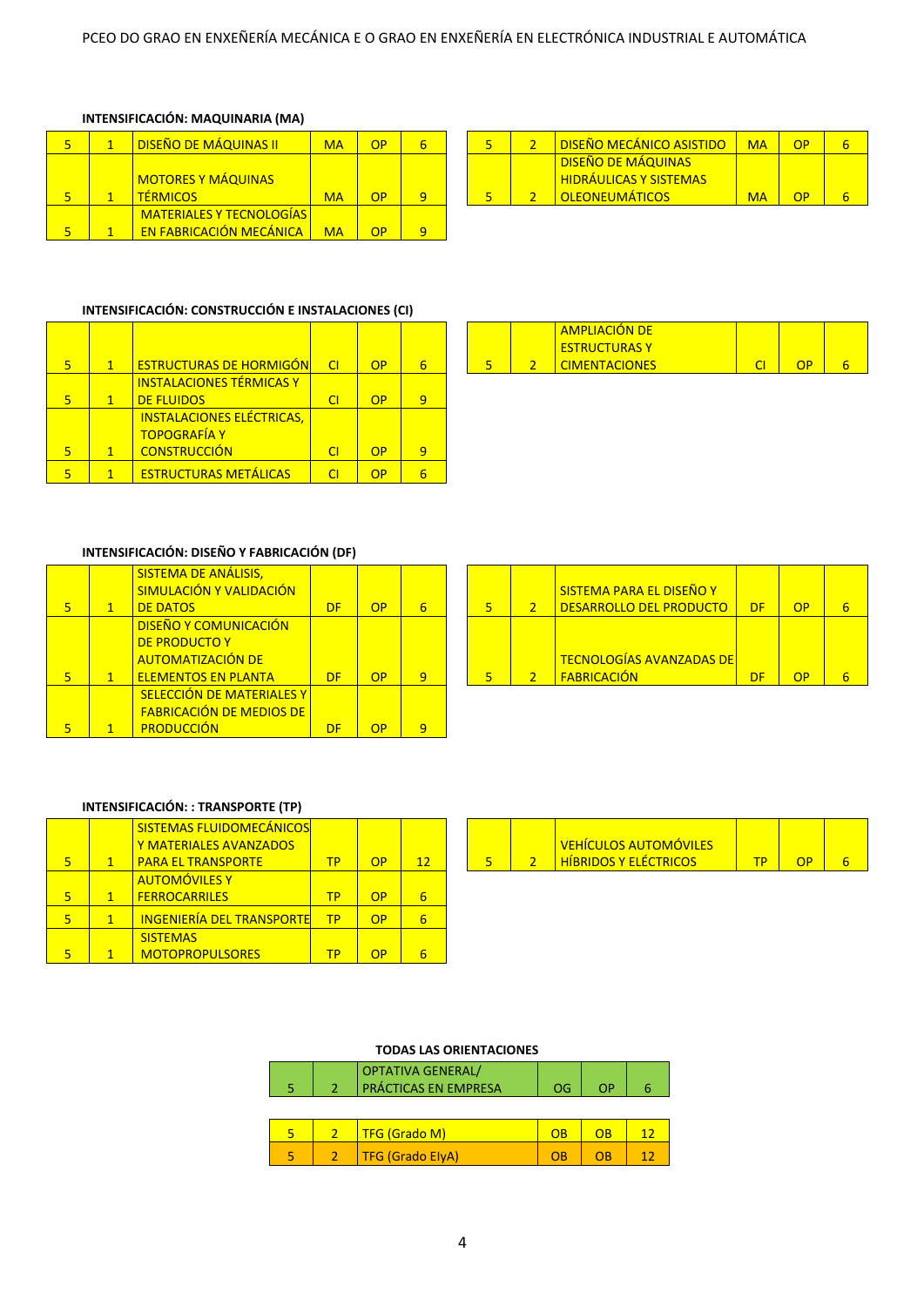# **DISTRIBUCIÓN CRÉDITOS POR CURSO / CUADRIMESTRE**

| <b>CURSO</b>    | PRIMEIRO CUADRIMESTRE   | SEGUNDO CUADRIMESTRE    | <b>TOTAIS</b> |
|-----------------|-------------------------|-------------------------|---------------|
| <b>PRIMEIRO</b> | 30                      | 30                      | 60            |
| <b>SEGUNDO</b>  | 30                      | 36                      | 66            |
| <b>TERCEIRO</b> | 45                      | 30                      | 75            |
| <b>CUARTO</b>   | 45                      | 30                      | 75            |
| <b>QUINTO</b>   | 24 MA y DF / 30 CI y TP | 42 MA y DF / 36 CI y TP | 66            |
| <b>TOTALES</b>  |                         |                         | 342           |